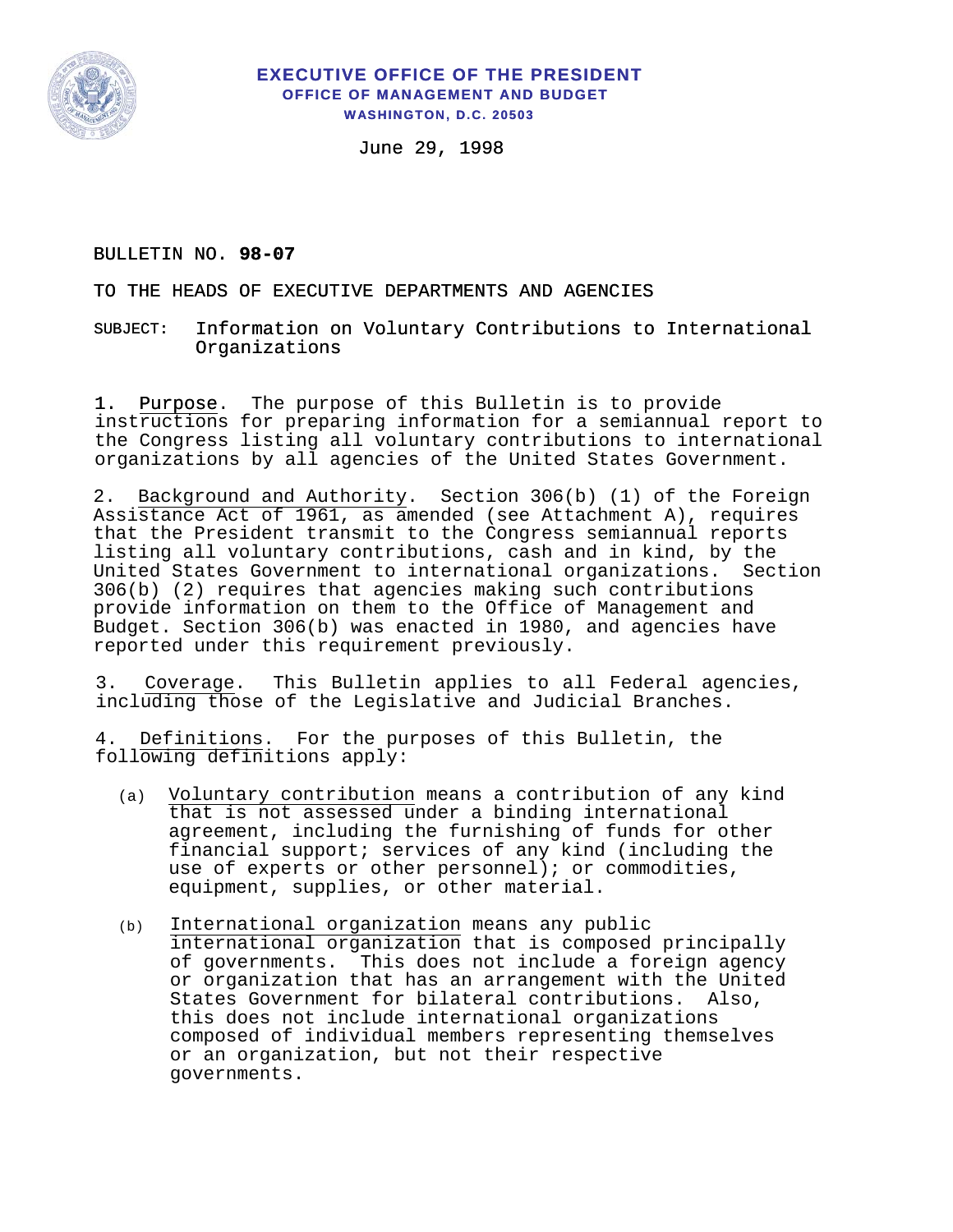5. Required Materials. Agencies that make voluntary contributions to any international organization will forward to the Office of Management and Budget information on those contributions in accordance with the attached instructions and in the format of the attached exhibit. Separate information will be prepared for each international organization receiving voluntary contributions. Materials will be sent to the International Affairs Division, Office of Management and Budget, Room 10026, New Executive Office Building, Washington, D.C. 20503.

6. Due Dates. Information on contributions made in the first half of fiscal year 1998 is due no later than July 10, 1998. Information on contributions made in the second half of fiscal year 1998 is due no later than November 10, 1998.

7. Information Contact. Inquiries concerning this Bulletin may be addressed to John Burnim, International Affairs'Division, Office of Management and Budget (telephone (202) 395-4848).

Jacob J. Lew Acting Director

Attachments Exhibit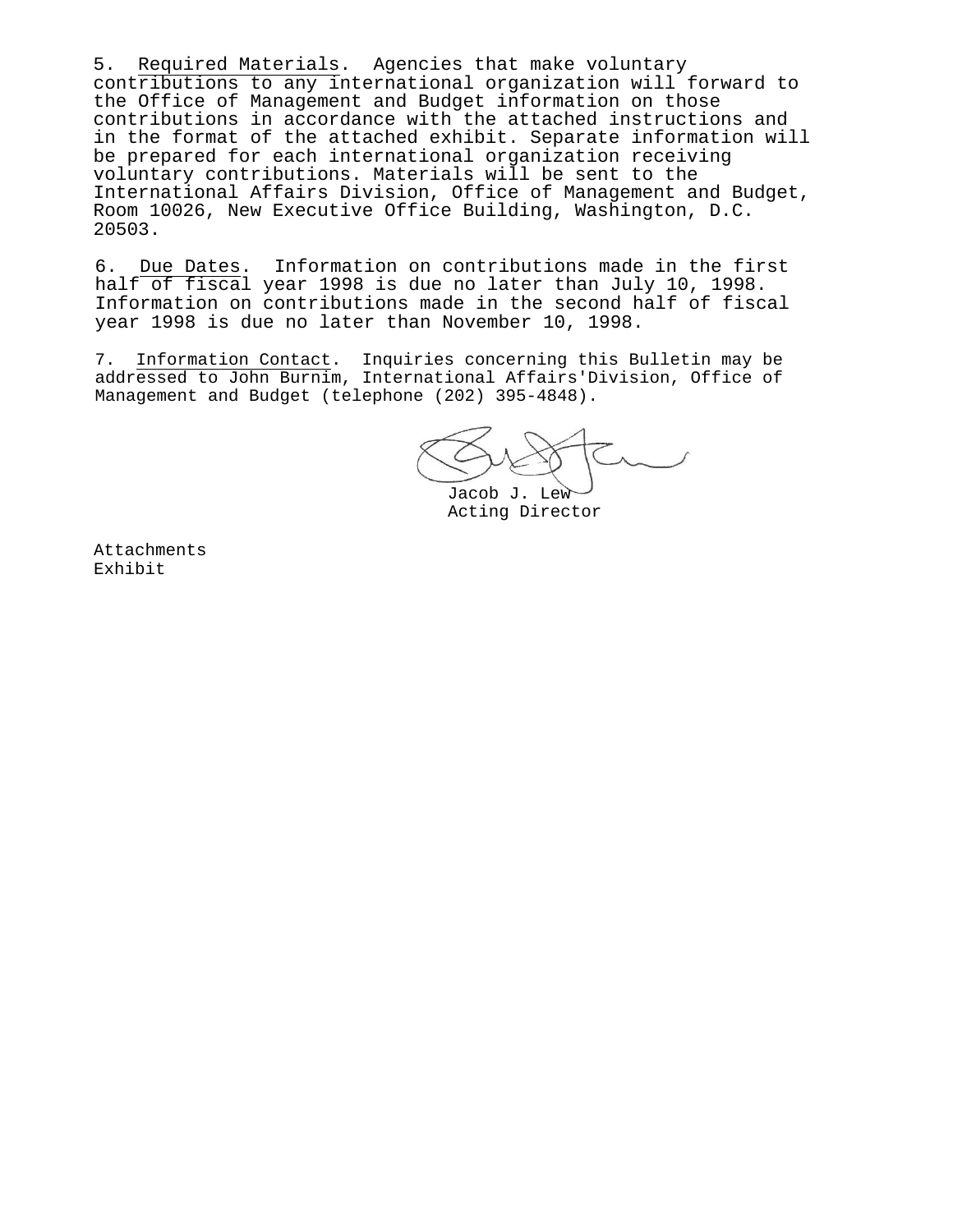FOREIGN ASSISTANCE ACT OF 1961. AS AMENDED (22 U.S.C. 2226)

"Section 306(b) (1) The President shall submit semiannual reports to the Congress listing all voluntary contributions by the United States government to international organizations. One of the semiannual reports shall be submitted no later than July 1 and shall list all contributions made during the first six months of the then current fiscal year. The other semiannual report shall be submitted no later than January 1 and shall list all contributions made during the last six months of the preceding fiscal year. Each such report shall specify the government agency making the voluntary contribution, the international organization to which the contribution was made, the amount and form of the contribution, and the purpose of the contribution. Contributions shall be listed on both an agency-by-agency basis and an organization-by-organization basis.

(2) In order to facilitate the preparation of the reports required by paragraph (1), the head of any Government agency which makes a voluntary contribution to any international organization shall promptly report that contribution to the Director of the Office of Management and Budget.

(3) As used in this subsection, the term "contribution" means any contribution of any kind, including the furnishing of funds or other financial support, services of any kind (including the use of experts or other personnel), or commodities, equipment, supplies, or other material."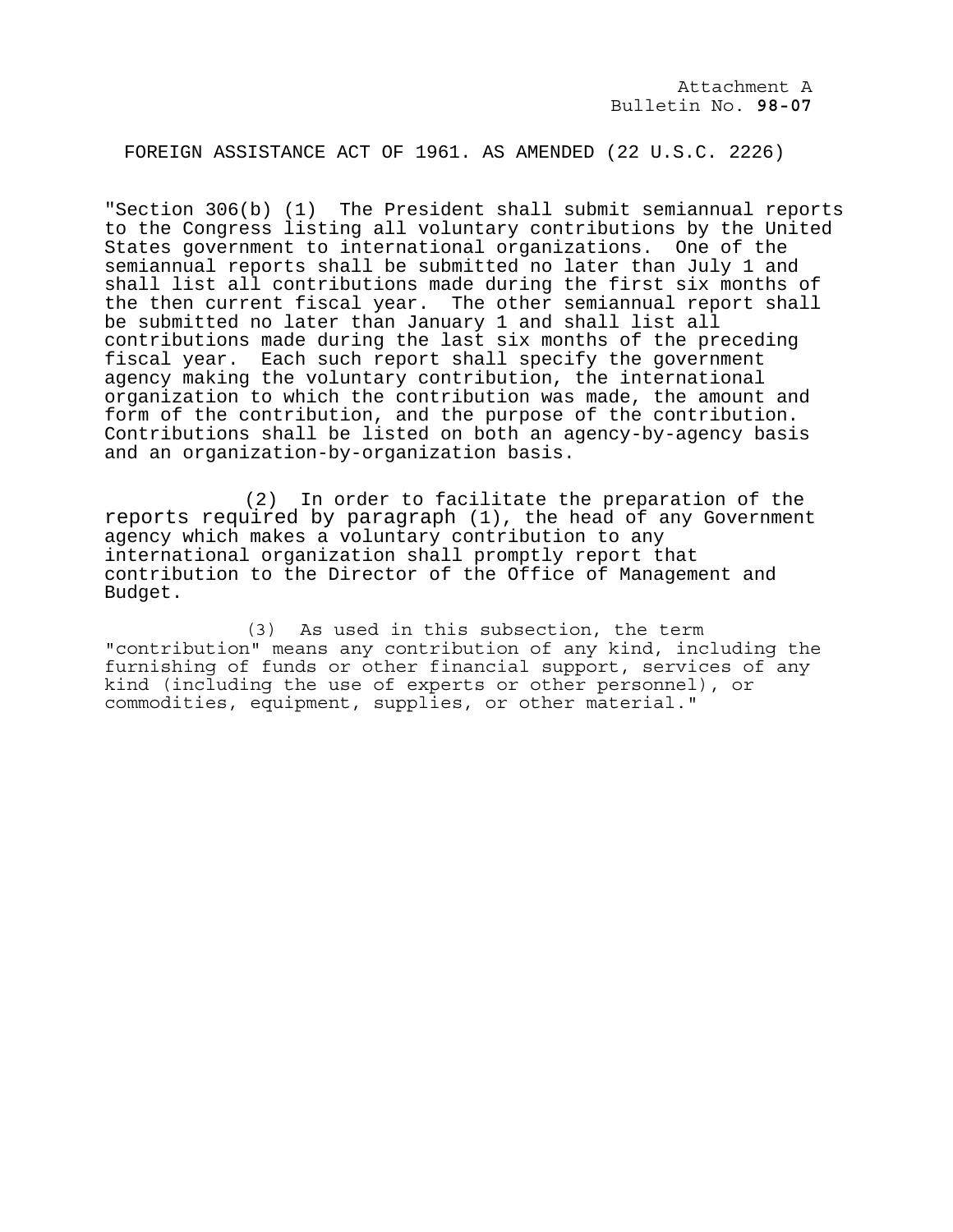INSTRUCTIONS ON PREPARING INFORMATION ON VOLUNTARY CONTRIBUTIONS TO INTERNATIONAL ORGANIZATIONS

Information on voluntary contributions to international organizations will be prepared on 8 1/2" X 11" paper, as described below.

Enter the name of the agency making the contribution, the name of the international organization receiving the contribution, and the six month period for which contributions are being reported, as indicated in the Exhibit. Information will be entered in each column as indicated below:

Column (1). Enter the title of the appropriation or fund account that financed the contribution.

Column (2). Enter the amount of each contribution. Amounts for cash contributions will be outlays. The value of in kind contributions (services, commodities, equipment, supplies, or other material) will be the cost to the agency of providing the services or goods. The value of in kind contributions should be determined by the contributing agency.

Column (3). Enter the form of each contribution made to the international organization during each reporting period. The form should be one or more of the following:

- a. financial support
- b. services
- c. material

Column (4). Enter the primary purpose for which the contribution was made. Make the explanation brief. Do not provide attachments.